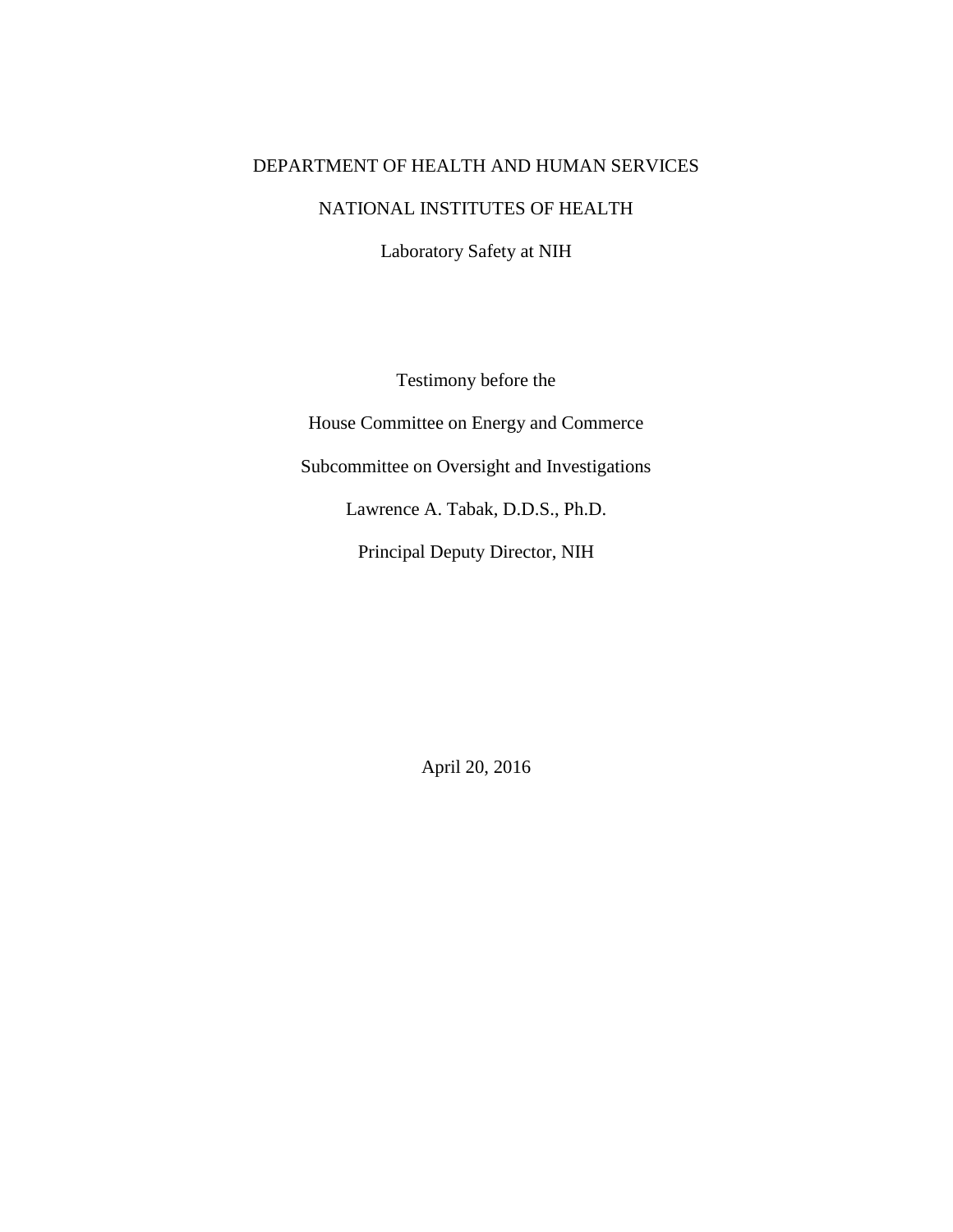Good Morning Mr. Chairman, Ranking Member DeGette, and distinguished Members of the Subcommittee. It is an honor to appear before you today to discuss how the National Institutes of Health (NIH) implements biosafety and biosecurity measures in high containment laboratories.

The NIH has an important mission to conduct research that will lead to the development of treatments, diagnostics, and vaccines to address public health needs, including medical countermeasures to address the ever-evolving threat of newly emerging and re-emerging infectious diseases caused by pathogen exposure. Studying biological select agents and toxins – so-called "select agents" – that have been declared by the Federal Government to have the potential to pose a severe threat to public health and safety is necessary to develop new vaccines and treatments with the potential to save millions of lives. While appreciating the value of studying these select agents, the NIH also recognizes the importance of appropriate precautions and containment measures to ensure the research is conducted in the safest manner possible.

Compliance with and constant vigilance over the implementation of biosafety standards is extremely important to our mission. The Division of Occupational Health and Safety (DOHS) at the NIH provides leadership in the development and implementation of occupational health policies, standards, and procedures applicable to biomedical research that is conducted through our intramural research program, including laboratories on the main campus in Bethesda, Maryland; Research Triangle Park, North Carolina; Baltimore, Maryland; Frederick, Maryland; Hamilton, Montana; and Phoenix, Arizona. The NIH Institutional Biosafety Committee provides recommendations to the NIH Director in matters pertaining to intramural use of microbial agents, their vectors, and recombinant DNA. In addition, each NIH Institute and Center (IC) has an active Safety Committee that assists the IC Scientific Director in assuring that employee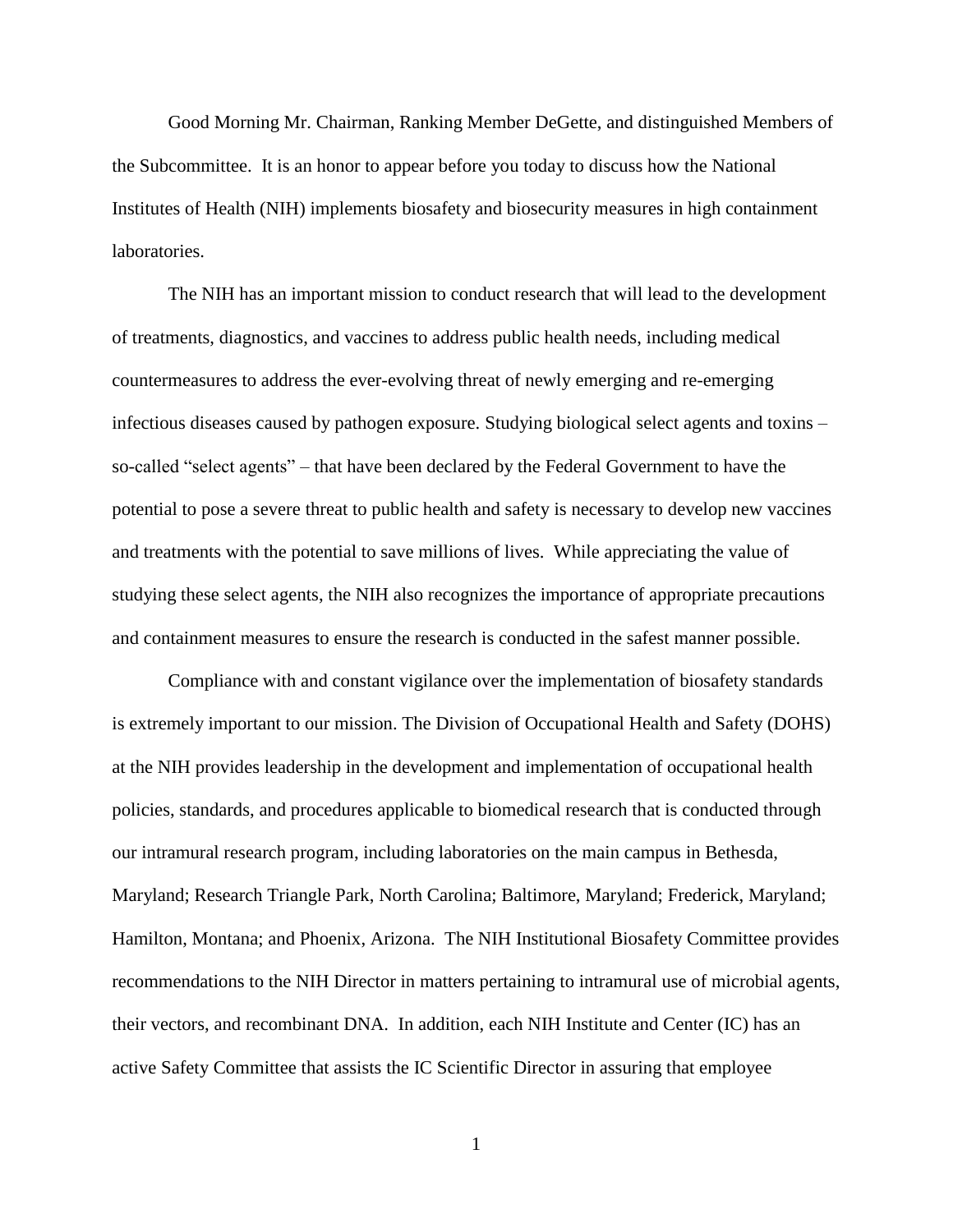participation is emphasized in laboratory safety management and implementation. DOHS safety professionals serve on each of these committees to provide advice and guidance, and help ensure consistency in operationalizing NIH safety policies. Scientific Directors are routinely engaged in assuring rigorous adherence to procedures and developing solutions when any safety issues are identified. It is important to note that this activity happens at the level of the IC, particularly because safety measures must be tailored to the specific agents involved.

In addition to IC leadership, all scientists are responsible for protecting themselves, their co-workers, the public, and the environment as they conduct their research. Scientists take a personal risk when they choose to work with these agents, and they do so to protect the public, so their vigilance over safety measures is critical for maintaining public confidence in the research enterprise.

In the summer of 2014, six sealed, decades-old, ampules of smallpox were found in a cold storage room in a Food and Drug Administration (FDA)-occupied and leased laboratory building located on the NIH campus. The presence of smallpox on the NIH campus was alarming to the entire NIH research community, and initiated much action on the part of the NIH leadership. Upon making this discovery, all of the proper notifications and security steps were taken according to our safety protocols. The Centers for Disease Control and Prevention (CDC) and the Federal Bureau of Investigation was contacted and joint custody of the ampules was transferred to the CDC. NIH's established protocols and procedures, which included training regarding select agent handling, ensured that at no time was anyone on campus or the public at risk. NIH takes this incident very seriously and we have implemented new policies and procedures in the intervening years to prevent such an event from happening again.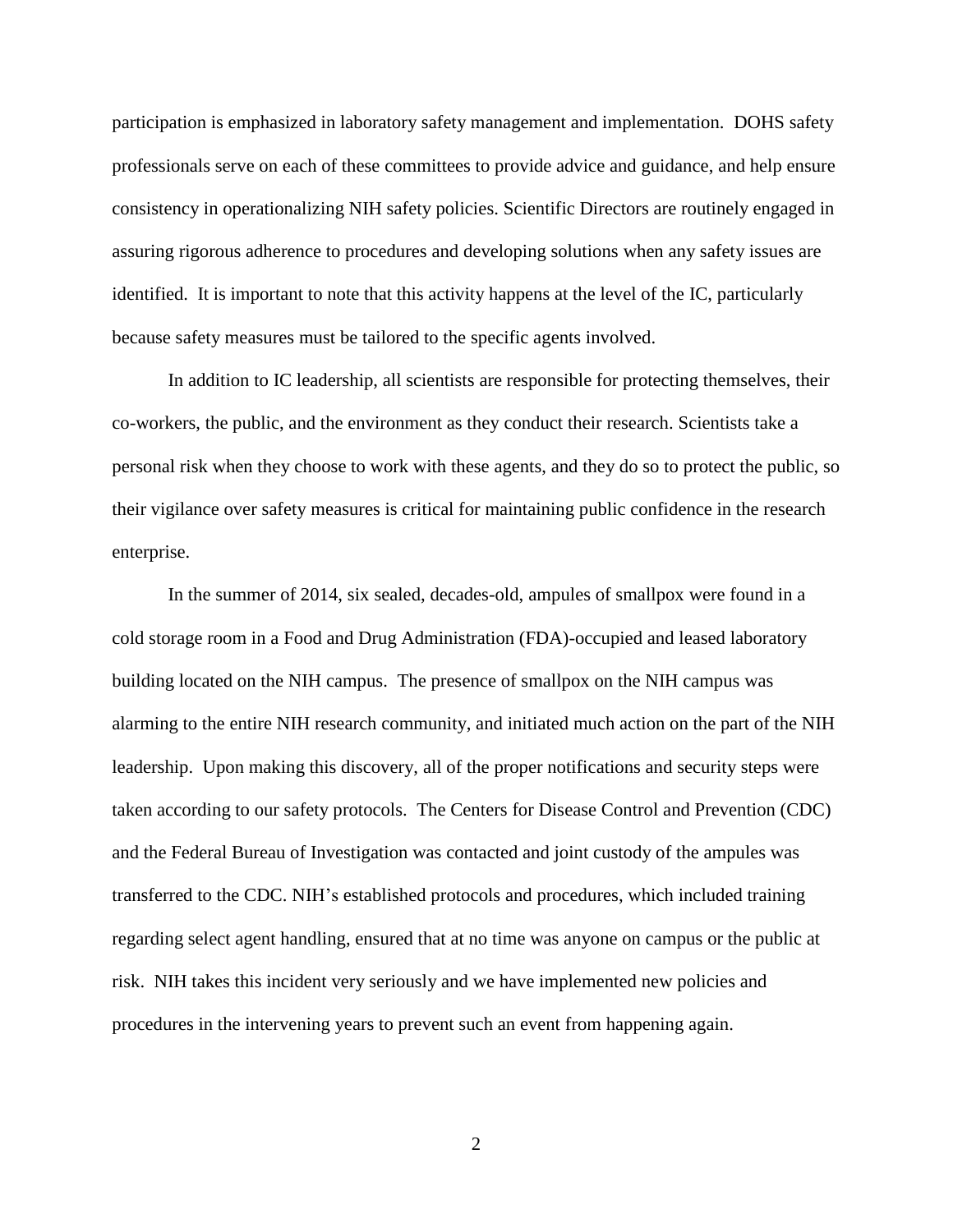First, NIH identified and inventoried all potentially hazardous biological materials stored in all NIH owned and leased facilities including all infectious agents, non-regulated toxins, poisons, and venoms. During this sweep, which took place from July to September 2014, nearly 35 million samples were inventoried. Subsequent to this first step, a quality assurance check was performed on a sampling of all reported material. Additionally, NIH and other Federal agencies launched a National Biosafety Stewardship Month. Under this initiative, extramurally funded institutions were asked to voluntarily join the Federal laboratories in similarly reviewing their own procedures, training, and inventories of infectious agents and toxins – all with an eye toward optimizing their programs of biosafety oversight.

For the long-term strategy, NIH developed the *Potentially Hazardous Biological Materials Management Plan*, which addresses accountability at all levels of NIH and has been fully implemented. This management plan has established:

- A mandatory centralized inventory of all potentially hazardous biological materials;
- Procedures for annual updates of inventories and more frequent updates if necessary;
- Procedures for transferring ownership/responsibility of biological materials when a researcher leaves the NIH;
- Procedures for random audits of laboratories' potentially hazardous biological holdings against the inventories;
- Appointment of an individual to oversee and be responsible for each common shared use and storage area, as well as implementation of an assurance process so that these appointments continue to be filled during the NIH annual management control review;
- Revised NIH policies for safety and health management and for working safely with potentially hazardous biological materials;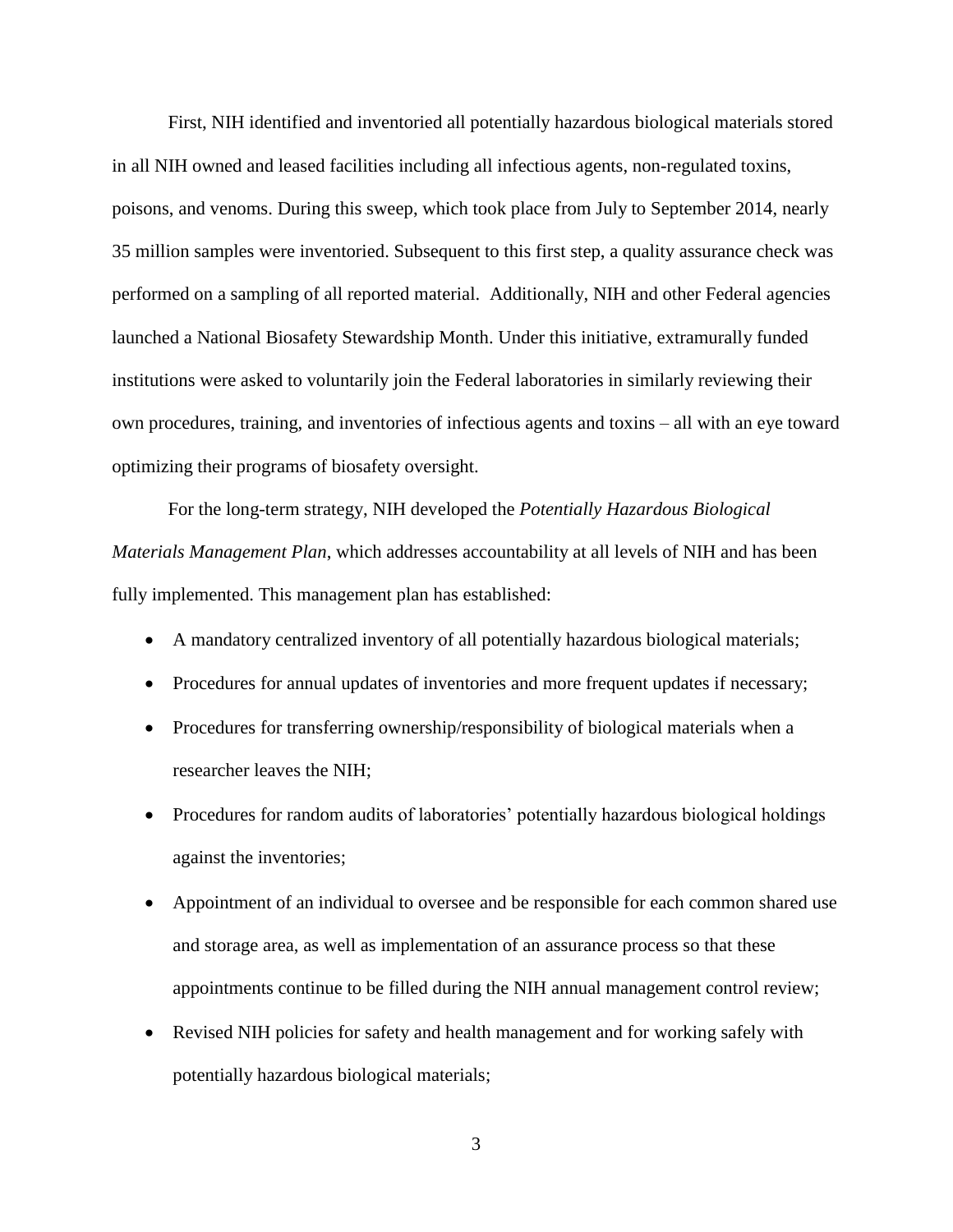- Implementation of a biological surety policy requiring participation of personnel who work in secure select agent laboratories;
- Requirements for registering all stored biological materials with the DOHS (*previously NIH registered only active work with infectious agents*).

In February 2015, the External Laboratory Safety Workgroup (ELSW) to the CDC Advisory Committee to the Director reviewed our policies and practices as a follow-up to the 2014 incident. The ELSW affirmed that NIH's response to the discovery of the smallpox was prototypical and that NIH has implemented all of the recommendations made. The report states, "The NIH Intramural DOHS Program is a model program for institutions supporting extramural NIH research as well as for other institutions and agencies. The commitment of NIH leadership toward laboratory safety is evident and is demonstrated at all levels examined by the ELSW."

In addition to the affirmation of our safety and health program by ELSW, the GAO review of high containment laboratories that we meet here today to discuss, found NIH's policies for laboratory management of hazardous biological agents to be comprehensive.

In October 2015, the Assistant to the President for Science and Technology, John Holdren, initiated parallel Federal and non-Federal reviews that resulted in specific recommendations to strengthen our government's biosafety practices and oversight system for Federally-funded activities. The Federal Expert Security Advisory Panel (FESAP) was tasked with conducting coordinated federal review to evaluate our intramural research safety practices. For the non-Federal review, the National Science and Technology Council established an interagency Fast Track Action Committee on Select Agent Regulations (FTAC-SAR) to conduct a comprehensive review of the impact that the select agent regulations have had on science, technology, and national security more broadly. These comprehensive reviews provided a set of